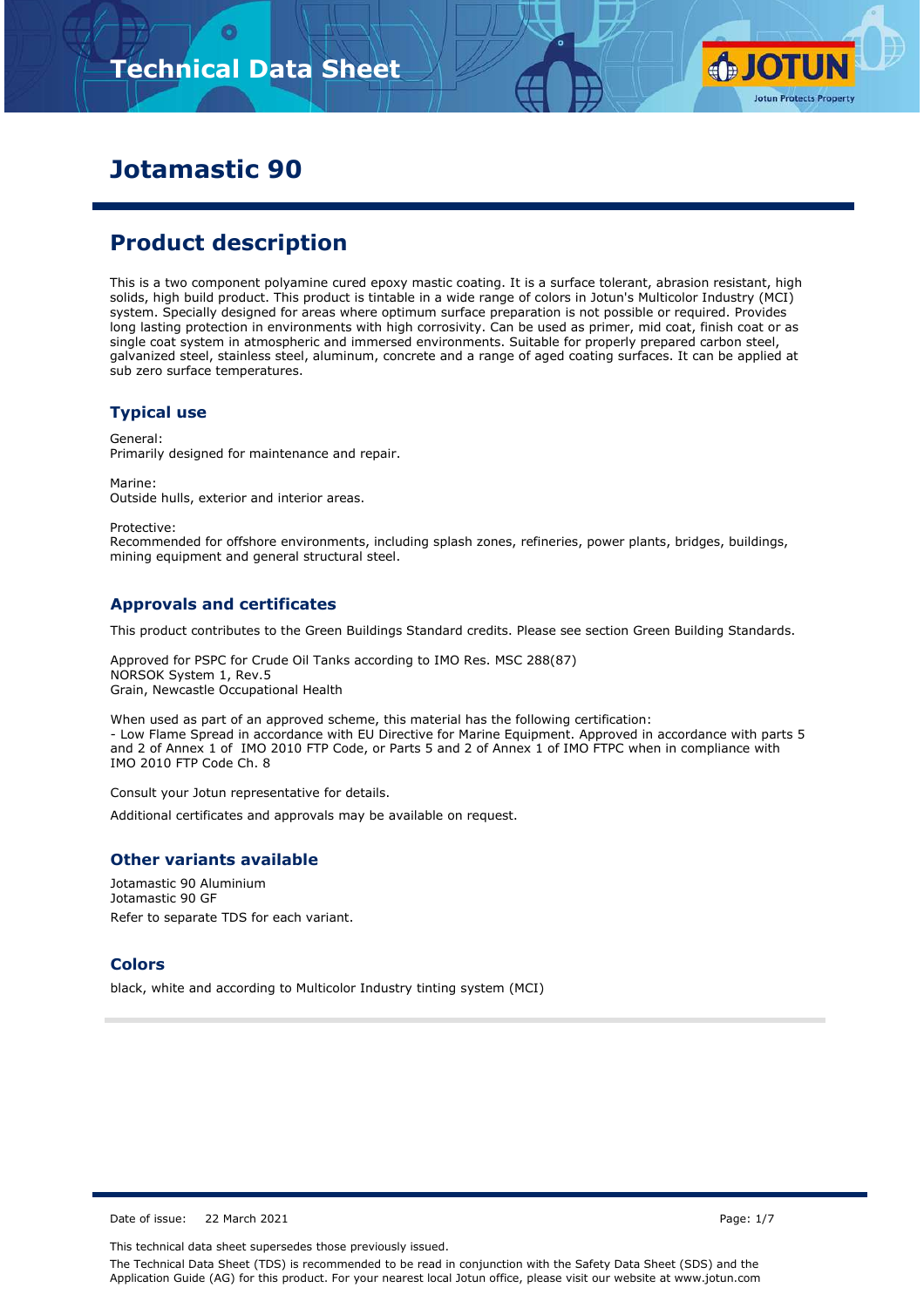

### **Product data**

| <b>Property</b>       | <b>Test/Standard</b>                                                                        | <b>Description</b> |
|-----------------------|---------------------------------------------------------------------------------------------|--------------------|
| <b>STANDARD GRADE</b> |                                                                                             |                    |
| Solids by volume      | ISO 3233                                                                                    | $80 \pm 2 \%$      |
| Gloss level (GU 60 °) | ISO 2813                                                                                    | semi gloss (35-70) |
| Flash point           | ISO 3679 Method 1                                                                           | 95 °F (35 °C)      |
| Density               | calculated                                                                                  | $1.4$ kg/l         |
| VOC-US/Hong Kong      | US EPA method 24 (tested)<br>$2.25$ lbs/gal<br>(CARB(SCM)2007, SCAOMD rule 1113, Hong Kong) |                    |
| <b>WINTER GRADE</b>   |                                                                                             |                    |
| Solids by volume      | ISO 3233                                                                                    | $80 \pm 2 \%$      |
| Flash point           | ISO 3679 Method 1                                                                           | 97 °F (36 °C)      |
| Density               | calculated                                                                                  | $1.4$ kg/l         |
| VOC-US/Hong Kong      | US EPA method 24 (tested)<br>(CARB(SCM)2007, SCAOMD rule 1113, Hong Kong)                   | $1.84$ lbs/gal     |

The provided data is typical for factory produced products, subject to slight variation depending on color. All data is valid for mixed paint.

Gloss description: According to Jotun Performance Coatings' definition.

Small color variations may occur when changing between the two curing agents. If exposed to weathering without topcoat, the Wintergrade (WG) version will yellow at a faster rate than the same color in Standard grade.

The VOC values refer to grey colour.

### **Film thickness per coat**

#### **Typical recommended specification range**

#### **STANDARD GRADE**

| Dry film thickness<br>Wet film thickness<br>Theoretical spreading rate | 4 mils $(100 \mu m)$<br>5 mils $(125 \mu m)$<br>330 ft <sup>2</sup> /gal (8 m <sup>2</sup> /l) | $-12$ mils (300 $\mu$ m)<br>$-15$ mils (375 $\mu$ m)<br>$-110$ ft <sup>2</sup> /gal (2.7 m <sup>2</sup> /l) |
|------------------------------------------------------------------------|------------------------------------------------------------------------------------------------|-------------------------------------------------------------------------------------------------------------|
| <b>WINTER GRADE</b>                                                    |                                                                                                |                                                                                                             |
| Dry film thickness                                                     | 4 mils $(100 \mu m)$                                                                           | $-12$ mils (300 $\mu$ m)                                                                                    |
| Wet film thickness                                                     | 5 mils $(125 \mu m)$                                                                           | $-15$ mils (375 $\mu$ m)                                                                                    |
| Theoretical spreading rate                                             | 326 ft <sup>2</sup> /gal (8 m <sup>2</sup> /l)                                                 | $-110$ ft <sup>2</sup> /gal (2.7 m <sup>2</sup> /l)                                                         |

Date of issue: 22 March 2021 **Page: 2/7** 

This technical data sheet supersedes those previously issued.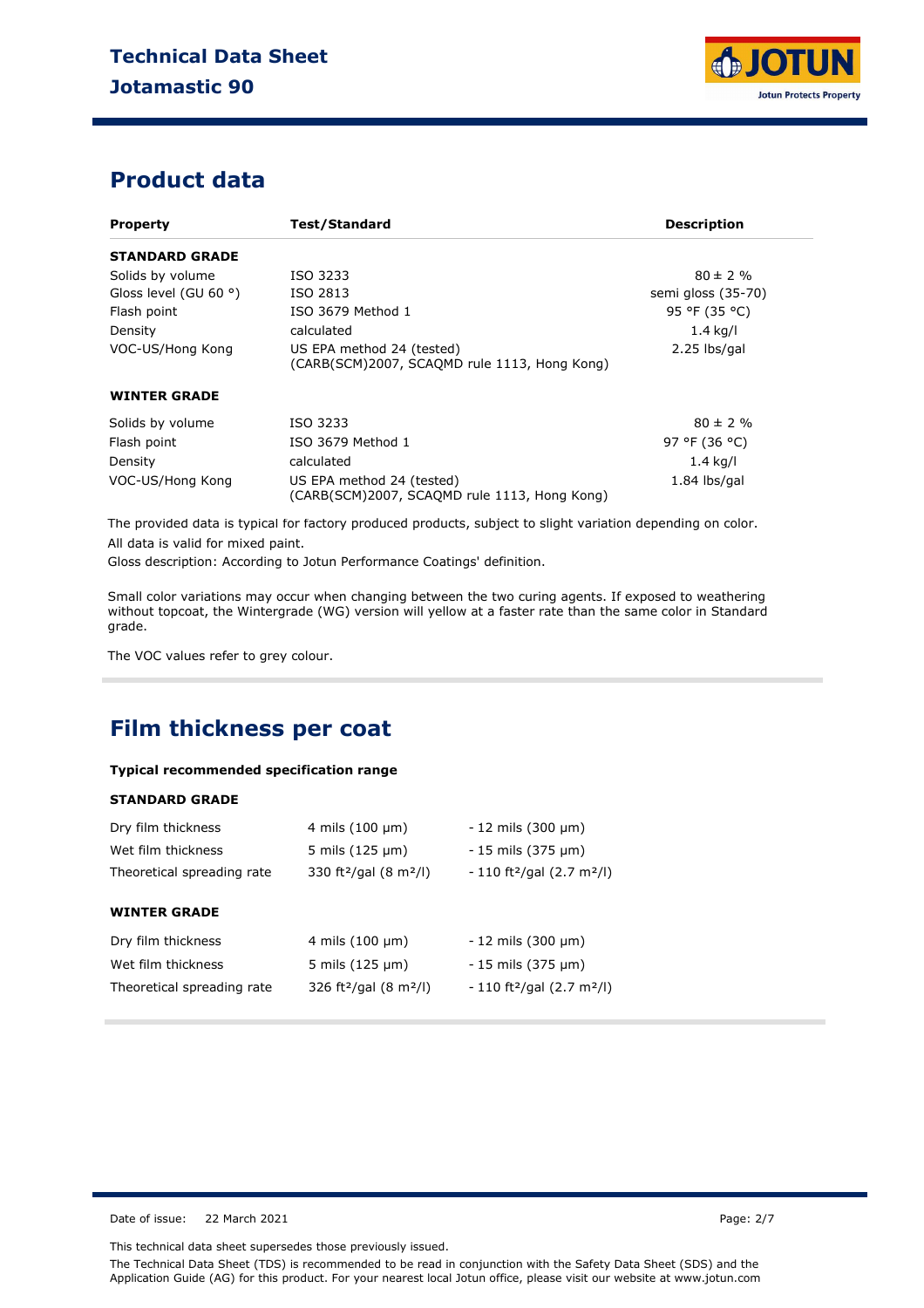

## **Surface preparation**

To secure lasting adhesion to the subsequent product all surfaces shall be clean, dry and free from any contamination.

#### **Surface preparation summary table**

|                   | <b>Surface preparation</b>                                                                                                                                                     |                                                                                                                                                                                                                                        |  |
|-------------------|--------------------------------------------------------------------------------------------------------------------------------------------------------------------------------|----------------------------------------------------------------------------------------------------------------------------------------------------------------------------------------------------------------------------------------|--|
| <b>Substrate</b>  | <b>Minimum</b>                                                                                                                                                                 | Recommended                                                                                                                                                                                                                            |  |
| Carbon steel      | St 2 (ISO 8501-1) or SSPC SP-2                                                                                                                                                 | Sa 2 (ISO 8501-1) / SP 6 / NACE No.<br>3 (SSPC-VIS 1)                                                                                                                                                                                  |  |
| Stainless steel   | The surface shall be hand or machine<br>abraded with non-metallic abrasives<br>or bonded fibre machine or hand<br>abrasive pads to impart a scratch<br>pattern to the surface. | Abrasive blast cleaning to achieve a<br>surface profile using non-metallic<br>abrasive media which is suitable to<br>achieve a sharp and angular surface<br>profile.                                                                   |  |
| Aluminum          | The surface shall be hand or machine<br>abraded with non-metallic abrasives<br>or bonded fibre machine or hand<br>abrasive pads to impart a scratch<br>pattern to the surface. | Abrasive blast cleaning to achieve a<br>surface profile using non-metallic<br>abrasive media which is suitable to<br>achieve a sharp and angular surface<br>profile.                                                                   |  |
| Galvanized steel  | The surface shall be clean, dry and<br>appear with a rough and dull profile.                                                                                                   | Sweep blast-cleaning using non-<br>metallic abrasive leaving a clean,<br>rough and even pattern.                                                                                                                                       |  |
| Shop primed steel | Clean, dry and undamaged shop<br>primer (ISO 12944-4 5.4)                                                                                                                      | Sa 2 (ISO 8501-1) / SP 6 / NACE No.<br>3 (SSPC-VIS 1)                                                                                                                                                                                  |  |
| Coated surfaces   | Clean, dry and undamaged compatible<br>coating                                                                                                                                 | Clean, dry and undamaged compatible<br>coating                                                                                                                                                                                         |  |
| Concrete          | Low pressure water washing to a<br>rough, clean, dry and laitance free<br>surface.                                                                                             | Minimum 4 weeks curing. Moisture<br>content maximum 5 %. Prepare the<br>surface by means of enclosed blast<br>shot or diamond grinding and other<br>appropriate means to abrade the<br>surrounding concrete and to remove<br>laitance. |  |

Optimum performance, including adhesion, corrosion protection, heat resistance and chemical resistance is achieved with recommended surface preparation.

## **Application**

#### **Application methods**

The product can be applied by

| Spray:  | Use airless spray.                                                                                                                     |
|---------|----------------------------------------------------------------------------------------------------------------------------------------|
| Brush:  | Recommended for stripe coating and small areas. Care must be taken to achieve the<br>specified dry film thickness.                     |
| Roller: | May be used for small areas. Not recommended for first primer coat. Care must be taken<br>to achieve the specified dry film thickness. |

Date of issue: 22 March 2021 **Page: 3/7** 

This technical data sheet supersedes those previously issued.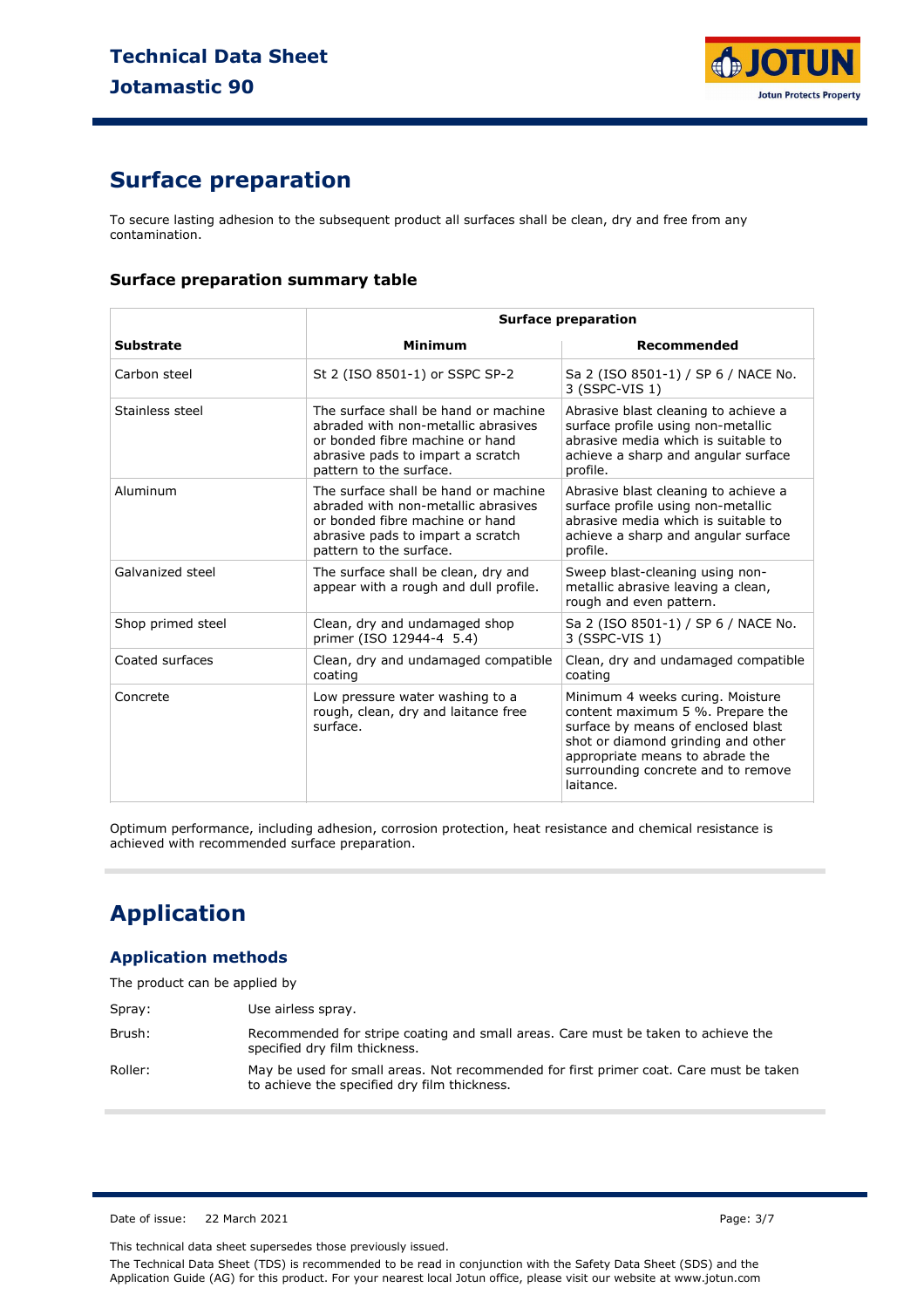

#### **Product mixing ratio (by volume)**

| <b>STANDARD GRADE</b> |  |  |  |  |
|-----------------------|--|--|--|--|
|-----------------------|--|--|--|--|

| Jotamastic 90 Comp A             | $3.5$ part $(s)$ |
|----------------------------------|------------------|
| Jotamastic 90 Standard Comp B    | 1 part $(s)$     |
| <b>WINTER GRADE</b>              |                  |
| Jotamastic 90 Comp A             | $3.5$ part $(s)$ |
| Jotamastic 90 Wintergrade Comp B | 1 part $(s)$     |

Independent on substrate temperature the minimum temperature of the mixed base and curing agent is 50 °F (10 °C). Lower temperature may require additional thinner to reach correct application viscosity. Additional thinner gives lower sag resistance and slower curing. If addition of thinner is required, this shall be done after mixing of the two components.

#### **Thinner/Cleaning solvent**

Thinner: Jotun Thinner No. 17

Thinning is not normally required. Consult the local representative for advice during application in extreme conditions. Do not thin more than allowed by local environmental legislation.

#### **Guiding data for airless spray**

| Nozzle tip (inch/1000):       | 19-25            |
|-------------------------------|------------------|
| Pressure at nozzle (minimum): | 150 bar/2100 psi |

### **Drying and Curing time**

Temperatures:  $-10\degree$ C = 14°F /  $-5\degree$ C = 23°F / 0°C = 32°F / 5°C = 41°F / 10°C = 50°F / 15°C = 59°F / 23°C = 73°F / 35°C = 95°F / 40°C = 104°F / 100°C = 212°F

| Substrate temperature       | $-5 °C$         | 0 °C            | $5^{\circ}C$    | $10^{\circ}$ C 23 $^{\circ}$ C |      | 40 °C            |
|-----------------------------|-----------------|-----------------|-----------------|--------------------------------|------|------------------|
| <b>STANDARD GRADE</b>       |                 |                 |                 |                                |      |                  |
| Surface (touch) dry         |                 |                 | 20 <sub>h</sub> | 12 <sub>h</sub>                | 4 h  | 1.5 <sub>h</sub> |
| Walk-on-dry                 |                 |                 | 40 h            | 20 <sub>h</sub>                | 6 h  | 3 h              |
| Dried to over coat, minimum |                 |                 | 30 h            | 10 <sub>h</sub>                | 3 h  | 1.5h             |
| Dried/cured for service     |                 |                 | 28d             | 14 d                           | 7 d  | 2 d              |
| <b>WINTER GRADE</b>         |                 |                 |                 |                                |      |                  |
| Surface (touch) dry         | 24 h            | 18 <sub>h</sub> | 12 h            | 8 h                            | 3.5h |                  |
| Walk-on-dry                 | 72 h            | 30 <sub>h</sub> | 20 <sub>h</sub> | 12 <sub>h</sub>                | 4 h  |                  |
| Dried to over coat, minimum | 54 h            | 20 <sub>h</sub> | 10 <sub>h</sub> | 6 h                            | 2 h  |                  |
| Dried/cured for service     | 21 <sub>d</sub> | 14 d            | 10d             | 5 d                            | 3 d  |                  |

For maximum overcoating intervals, refer to the Application Guide (AG) for this product.

Drying and curing times are determined under controlled temperatures and relative humidity below 85 %, and at average of the DFT range for the product.

Surface (touch) dry: The state of drying when slight pressure with a finger does not leave an imprint or reveal tackiness.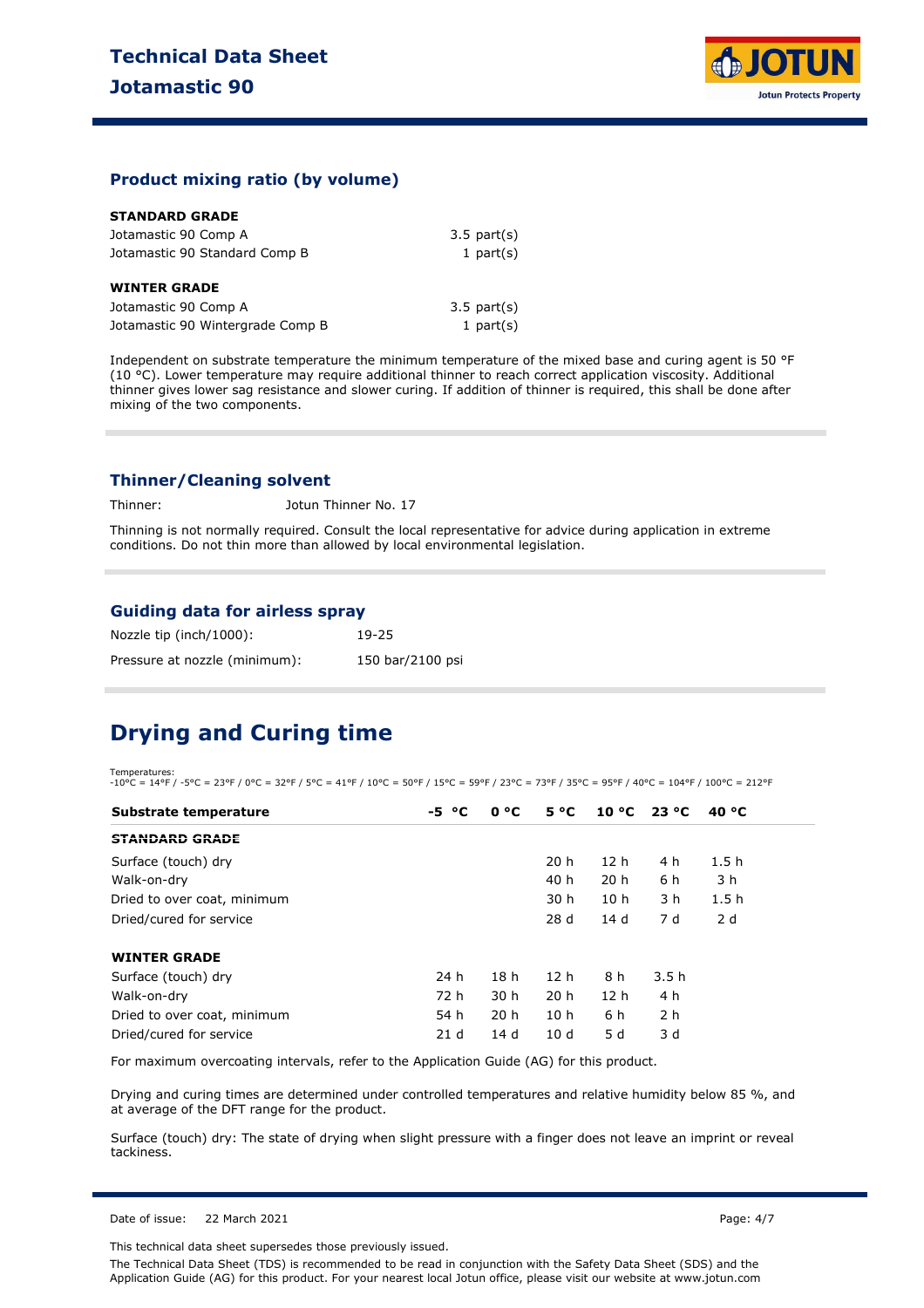### **Technical Data Sheet Jotamastic 90**



Walk-on-dry: Minimum time before the coating can tolerate normal foot traffic without permanent marks, imprints or other physical damage.

Dry to over coat, minimum: The recommended shortest time before the next coat can be applied.

Dried/cured for service: Minimum time before the coating can be permanently exposed to the intended environment/medium.

### **Induction time and Pot life**

Temperatures: 15°C = 59°F / 23°C = 73°F

| <b>Paint temperature</b> | 23 °C    |
|--------------------------|----------|
| <b>STANDARD GRADE</b>    |          |
| Pot life                 | 2 h      |
| <b>WINTER GRADE</b>      |          |
| Pot life                 | $45$ min |

### **Heat resistance**

|                     | <b>Temperature</b> |          |  |
|---------------------|--------------------|----------|--|
|                     | Continuous         | Peak     |  |
| Dry, atmospheric    | ⊸c<br>90           | -        |  |
| Immersed, sea water | 50 °C              | 60 °C    |  |
| Immersed, crude oil | °C<br>80           | ⊸c<br>90 |  |

WINTER GRADE

Dry, atmospheric, continuous: 248 °F (120 °C) Dry, atmospheric, Peak: -

Peak temperature duration max. 1 hour.

The temperatures listed relate to retention of protective properties. Aesthetic properties may suffer at these temperatures.

Note that the coating will be resistant to various immersion temperatures depending on the specific chemical and whether immersion is constant or intermittent. Heat resistance is influenced by the total coating system. If used as part of a system, ensure all coatings in the system have similar heat resistance.

### **Product compatibility**

Depending on the actual exposure of the coating system, various primers and topcoats can be used in combination with this product. Some examples are shown below. Contact Jotun for specific system recommendation.

Previous coat: epoxy shop primer, inorganic zinc silicate shop primer, zinc epoxy, epoxy, epoxy mastic, inorganic zinc silicate

Subsequent coat: polyurethane, polysiloxane, epoxy, acrylic, vinyl epoxy

# **Packaging (typical)**

Date of issue: 22 March 2021 Page: 5/7

This technical data sheet supersedes those previously issued.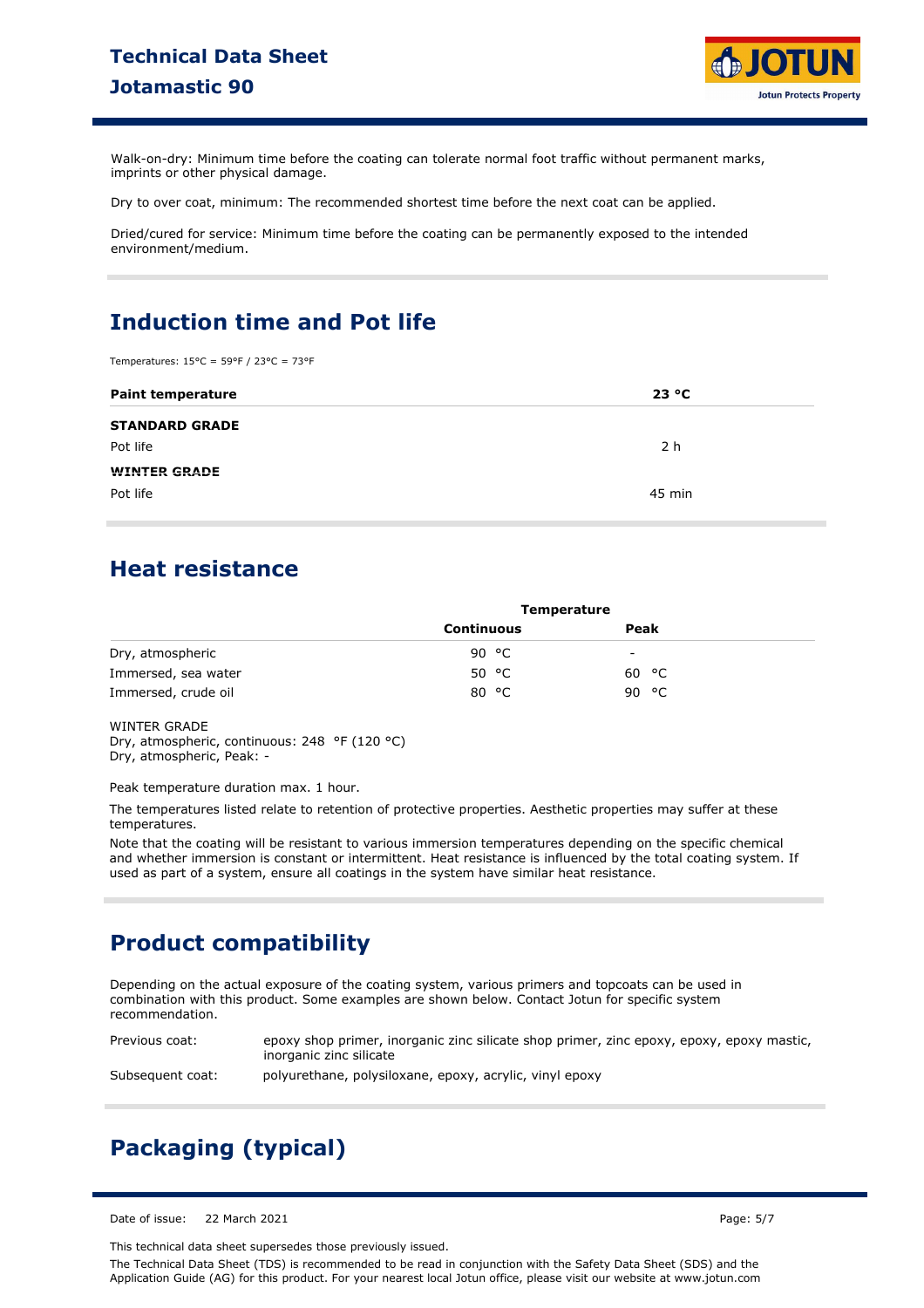### **Technical Data Sheet Jotamastic 90**



|                                  | Volume      | <b>Size of containers</b> |
|----------------------------------|-------------|---------------------------|
|                                  | (liters)    | (liters)                  |
| Jotamastic 90 Comp A             | 3.55 / 15.6 | 5/20                      |
| Jotamastic 90 Standard Comp B    | 1/4.4       | 1/5                       |
| Jotamastic 90 Wintergrade Comp B | 1/4.4       | 1/5                       |

 $1 = 0.26$  gal  $4.4$  l = 1.16 gal  $3.55 = 0.94$  gal  $15.6$  l = 4.12 gal

The volume stated is for factory made colors. Note that local variants in pack size and filled volumes can vary due to local regulations.

### **Storage**

The product must be stored in accordance with national regulations. Keep the containers in a dry, cool, well ventilated space and away from sources of heat and ignition. Containers must be kept tightly closed. Handle with care.

#### **Shelf life at 73°F (23 °C)**

| Jotamastic 90 Comp A             | 48 month(s)   |
|----------------------------------|---------------|
| Jotamastic 90 Standard Comp B    | 24 month(s)   |
| Jotamastic 90 Wintergrade Comp B | $24$ month(s) |

In some markets commercial shelf life can be dictated shorter by local legislation. The above is minimum shelf life, thereafter the paint quality is subject to re-inspection.

### **Green Building Standards**

This product contributes to Green Building Standard credits by meeting the following specific requirements:

LEED®v4 (2013)

EQ credit: Low emitting materials

- Healthcare and schools, Exterior applied products: VOC content for Industrial Maintenance Coatings (250 g/l) (CARB(SCM)2007).

MR credit: Building product disclosure and optimization

- Material Ingredients, Option 2: Material Ingredient Optimization, International Alternative Compliance Path - REACH optimization: Fully inventoried chemical ingredients to 100 ppm and not containing substances on the REACH Authorization list – Annex XIV, the Restriction list – Annex XVII and the SVHC candidate list. - Environmental Product Declarations. Product-specific Type III EPD (ISO 14025;21930, EN 15804).

BREEAM® International (2016) - Mat 01: Product-specific Type III EPD (ISO 14025;21930, EN 15804).

BREEAM® International (2013) - Hea 02: VOC content for Binding Primers SB (750 g/l) (EU Directive 2004/42/CE).

The EPDs are available at www.epd-norge.no

Date of issue: 22 March 2021 Page: 6/7

This technical data sheet supersedes those previously issued.